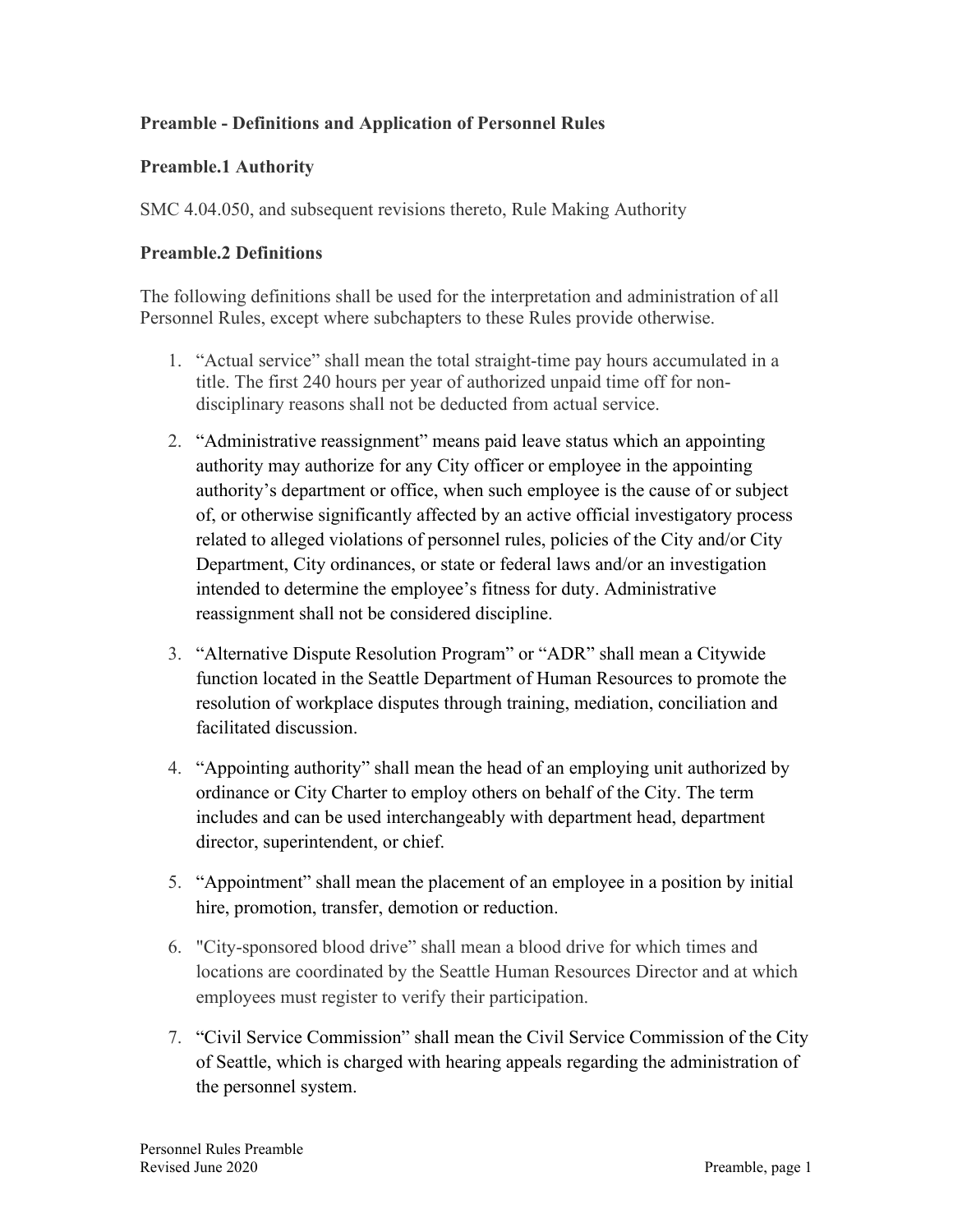- 8. "Classification specification" shall mean a written description of a classification that includes a title, a description of distinguishing characteristics, a statement of duties and responsibilities, and a statement of minimum qualifications.
- 9. "Classified service" shall mean all employment positions in the City that are not excluded by ordinance, City Charter or State law from the provisions of Seattle Municipal Code 4.04 or Personnel Rules passed pursuant thereto related to the selection, discipline, termination or appeals of personnel actions to the Civil Service Commission.
- 10. "Code of Ethics" shall mean Seattle Municipal Code Chapter 4.16 as amended.
- 11. "Continuous out-of-class assignment" shall mean an ongoing assignment to perform and receive compensation for the duties of a higher-paying title. A continuous out-of-class assignment is broken by the employee's return to their regular payroll title for regular work hours (coded as "AA" pay on the employee's timesheet).
- 12. "Demotion" shall mean the movement of an employee from such employee's current classification to a classification with a lower maximum salary rate, for justifiable cause.
- 13. "Discharge" shall mean separation from employment, for justifiable cause.
- 14. "Disciplinary action" shall mean an action taken by the appointing authority or a designated management representative in response to a proven act of employee misconduct or uncorrected poor work performance. Disciplinary actions include verbal warnings, written reprimands, suspension, demotion and discharge.
- 15. "Discretionary pay program" shall mean a compensation program in which the appointing authority, in accordance with guidelines and procedures established by the Seattle Human Resources Director, is granted discretion to set pay within the authorized pay zone.
- 16. "Discrimination," "discriminate," and/or "discriminatory act" shall mean any act, by itself or as part of a practice, which is intended to or results in different treatment or differentiates between or among individuals or groups of individuals by reason of race, color, age, sex, marital status, sexual orientation, genetic information, gender identity, political ideology, creed, religion, ancestry, national origin, honorably discharged veteran or military status, citizenship or immigration status; or the presence of any sensory, mental, or physical disability. To the extent that distinct or differential treatment on the basis of citizenship or immigration status is authorized by federal or state law, regulation or government contract, it is not an unfair practice.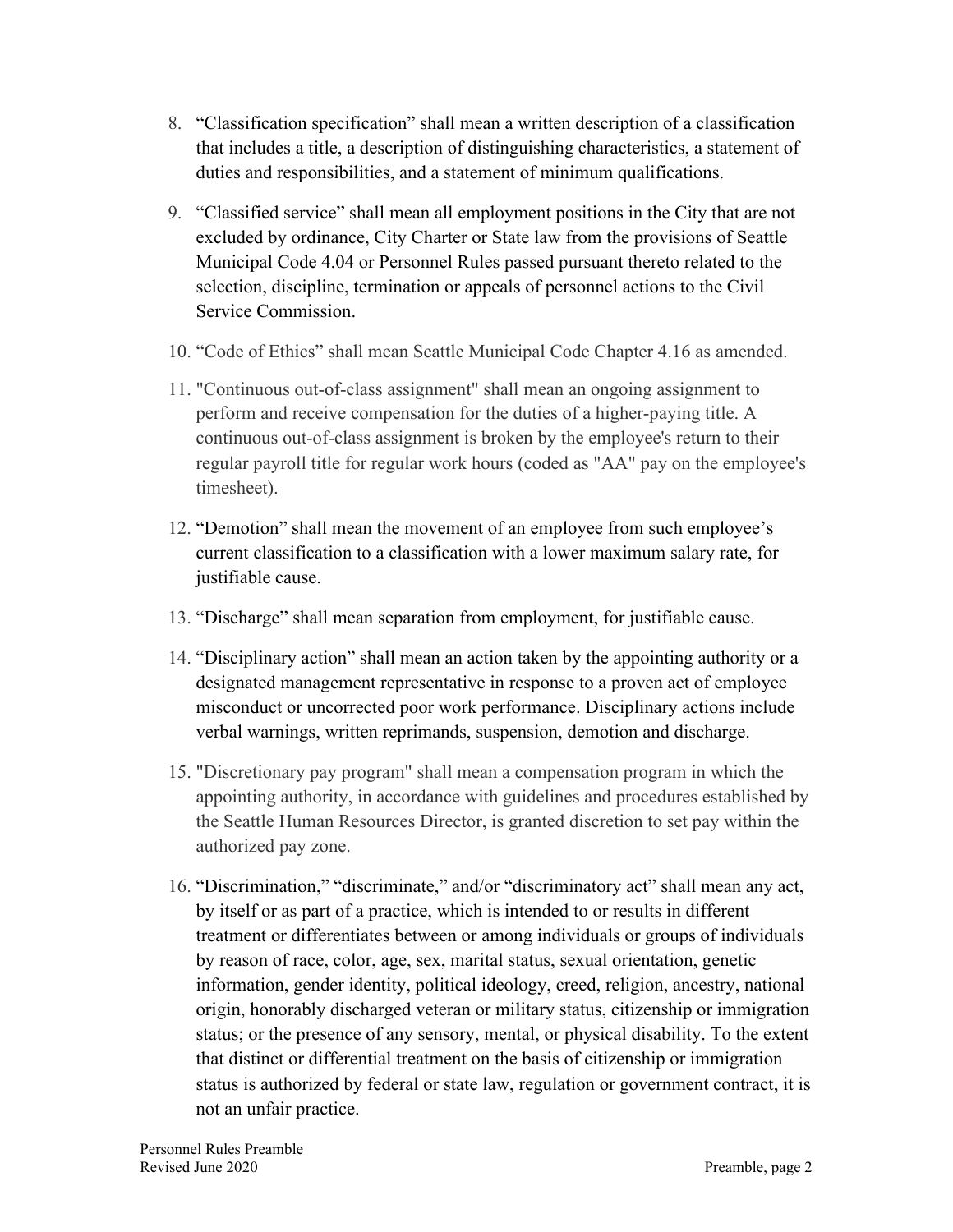- 17. "Domestic partner" shall mean an individual with whom an employee shares the same regular and permanent residence, has a close personal relationship, and has agreed to be jointly responsible for basic living expenses incurred during the domestic partnership. To qualify to use sick leave to care for a domestic partner, an employee must file an affidavit of domestic partnership with their employing unit attesting that:
	- a. The filing employee is not married, and
	- b. The filing employee and the filing employee's domestic partner is 18 years of age or older, and
	- c. The filing employee and the filing employee's domestic partnerare not related by blood closer than would bar marriage in Washington, and
	- d. The filing employee and the filing employee's domestic partner were mentally competent to consent to contract when their domestic partnership commenced, and
	- e. The filing employee and the filing employee's domestic partner are each other's sole domestic partner, and
	- f. Any other domestic partnership in which the employee or the employee's domestic partner participated with a third party was terminated not less than 90 days prior to the date such employee files an affidavit of domestic partnership, or by the date of the death of the third party, whichever was earlier.
- 18. "Elected official" shall mean the Mayor, City Councilmembers, City Attorney, and all Municipal Court Judges whether elected or appointed.
- 19. "Employing unit" shall mean any department of the City and, within the Executive and Legislative Departments, any office created by ordinance.
- 20. "Executive leave" shall mean annual paid leave that is granted to an employee assigned on a regular or out-of-class basis to an eligible salaried title.
- 21. "Exempt employee" shall mean one who serves at the discretion of the appointing authority in a position which is exempted by the City Charter or SMC Chapter 4.13 from compliance with this chapter regarding selection, discipline and discharge of employees, and appeals of personnel actions to the Civil Service **Commission**
- 22. "Exempt position" shall mean a position of employment held by an at-will employee who serves at the discretion of the appointing authority in a position that is excluded by ordinance, City Charter or State law from compliance with the provisions of Seattle Municipal Code Chapter 4.04 or the Personnel Rules adopted pursuant thereto related to selection, discipline, termination or appeals of personnel actions to the Civil Service Commission.
- 23. "External applicant" shall mean an applicant for employment with the City who is not a regularly appointed employee.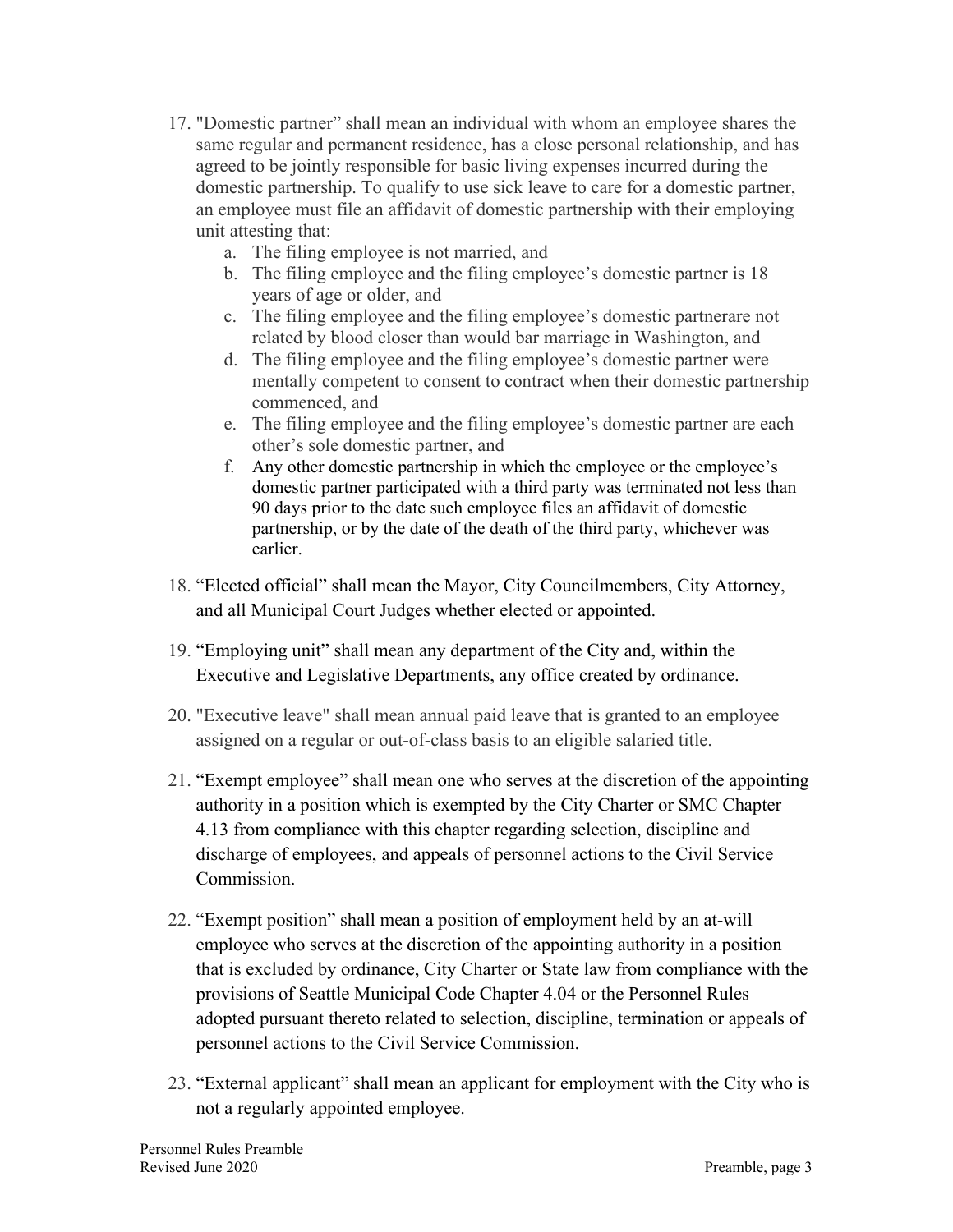- 24. "Facilitated conversation" shall mean an informal conversation between parties assisted and coached by a trained neutral person.
- 25. "Finance Director" shall mean the Director of Finance at the Department of Finance and Administrative Services who is charged with managing the City's financial accounts.
- 26. "Grandchild" shall mean the employee's grandchild or the grandchild of the employee's spouse or domestic partner
- 27. "Grandparent" shall mean the parent of an employee's parent, or the parent of the parent of the employee's spouse or domestic partner.
- 28. "Grievable incident" shall mean an alleged action or event that resulted from the alleged misapplication of the provisions of Seattle Municipal Code Chapter 4.04 or the Personnel Rules and any policies or procedures adopted pursuant thereto which aggrieves the employee who files the grievance. The scope of 'grievable incidents' may be limited further as defined by Personnel Rule 1.4.
- 29. "Harassing conduct" shall mean but is not limited to epithets, slurs, and negative stereotyping; threatening, intimidating or hostile acts; or written or graphic materials that denigrate or show hostility or aversion that is placed on walls, bulletin boards, electronic bulletin boards, e-mail or otherwise placed or circulated in the workplace; when such actions or materials are related to or directed at an individual or group because of race, color, religion, creed, sex, sexual orientation, genetic information, gender identity, national origin, ancestry, age, disability, marital status, families with children status, veteran status, citizenship or immigration status, or political ideology.
- 30. "Harassment" may include but is not limited to verbal or physical conduct toward an individual because of such individual's race, color, religion, creed, sex, sexual orientation, genetic information, gender identity, national origin, ancestry, age, disability, marital status, families with children status, veteran status, citizenship or immigration status, or political ideology, or that of such individual's relatives, friends or associates, when such harassing conduct has the purpose or effect of unreasonably interfering with an individual's work performance or otherwise adversely affects an individual's employment opportunities. The term includes sexual harassment.
- 31. "Harassment complaint" shall mean any oral or written complaint alleging an incident or incidents of harassment made by an employee to a management representative, or any information obtained by a management representative indicating that harassment has occurred or may be occurring in the workplace.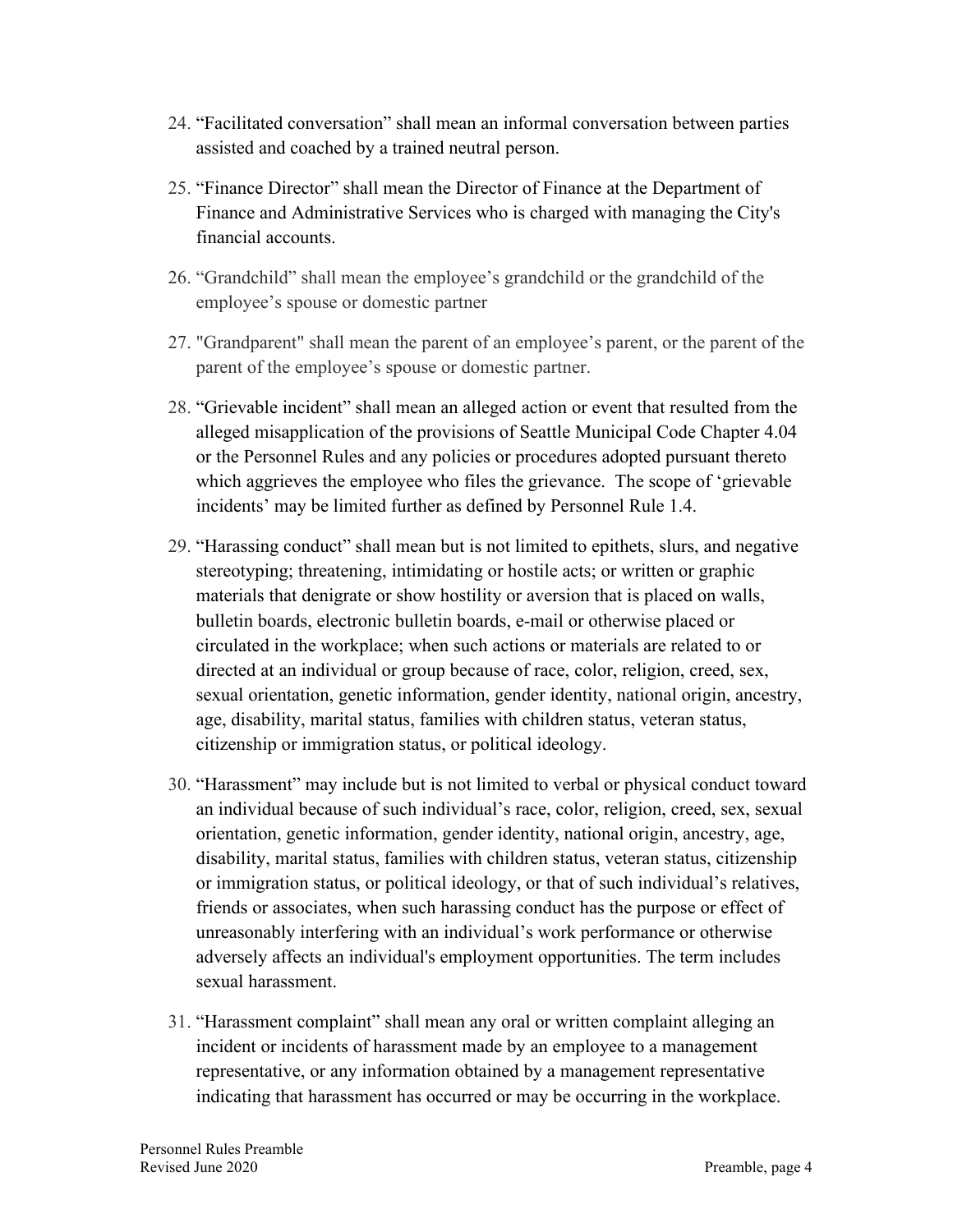- 32. "Hourly employee" shall mean an employee who is compensated on an hourly basis for each hour of work performed, including time worked beyond 40 hours in a workweek.
- 33. "Inappropriate pressure" shall mean any written or verbal suggestion to a City employee the effect of which would preclude open consideration of qualified applicants, or result in the selection of an employee for reasons other than relative ability, knowledge and skills.
- 34. "Initial appointment" shall mean the first appointment of an individual to a nontemporary position, or the re-appointment of a former City employee after separation from City employment, or after the exhaustion of the reinstatement or reversion/recall period.
- 35. "Internal applicant" shall mean a regularly appointed City employee or an active temporary worker who applies for another position of City employment who or applies for a regular position of City employment.
- 36. "Job abandonment" shall mean voluntary separation from an employee's job with no notice or same-day notice, or failure to appear for work as regularly scheduled for 3 consecutive work days absent proper authorization.
- 37. "Management representative" shall mean any individual working at or above the level of supervisor or crew chief who is responsible for directing the work of employees and who exercises independent judgment with respect to the direction of such work. The term includes human resources representatives, strategic advisors, and departmental equal employment opportunity officers, but excludes individuals employed in the City's Alternative Dispute Resolution Program and the Office of the Employee Ombud.
- 38. "Mediation" shall mean an informal voluntary meeting between the parties to a dispute and one or more trained neutral mediators who assist them to find a mutually acceptable resolution to their conflict.
- 39. "Medical certification" shall mean verification by the employee's health care provider that an employee is incapacitated for the performance of such employee's job by an illness or injury that qualifies for sick leave.
- 40. "Merit leave" shall mean annual paid leave that is awarded to an employee assigned on a regular or out-of-class basis to an eligible salaried title in recognition of such employee's exceptional job performance.
- 41. "Opportunity for Advancement Bulletin" or "OFA" shall mean the City's official internal communication of job vacancies.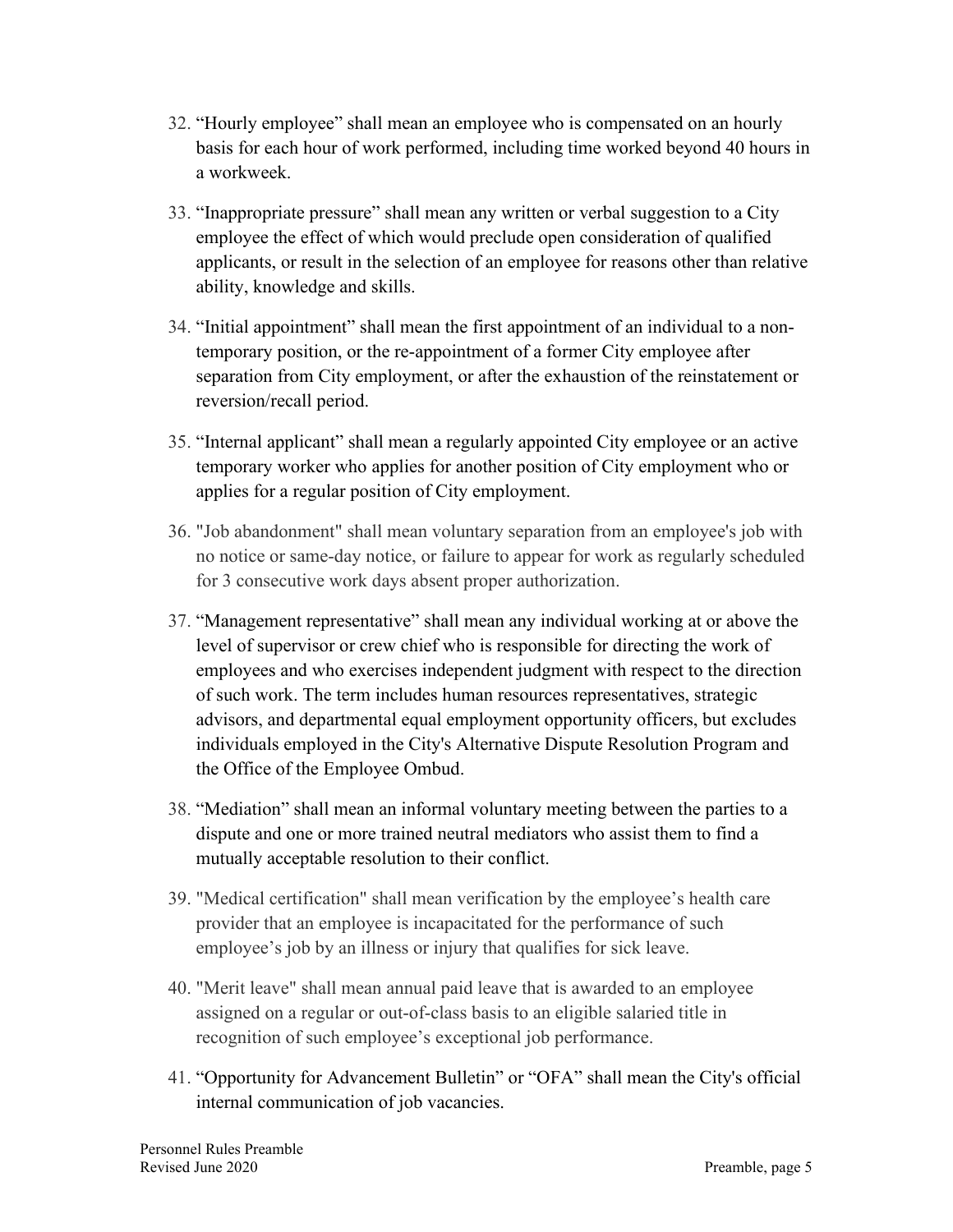- 42. "Out-of-class assignment" shall mean the temporary assignment of an eligible employee to perform the normal ongoing duties and responsibilities associated with a higher-paying title.
- 43. "Overtime threshold" shall mean a combined total of 40 straight-time hours of work and/or paid leave per workweek. Hours worked beyond the overtime threshold must be compensated at the appropriate overtime rate of pay.
- 44. "Parent" shall mean the mother, father, stepmother, or stepfather of an employee or an employee's spouse or domestic partner, or an individual who stood in loco parentis to an employee or the employee's spouse or domestic partner when the employee or the employee's spouse or domestic partner was a dependent child.
- 45. "Performance evaluation" shall mean a formal assessment or appraisal by a supervisor of an employee's job performance.
- 46. "Pre-disciplinary hearing" shall mean an opportunity for an employee to meet with the appointing authority to respond to the charges made against them that may result in the appointing authority's decision to impose a suspension, demotion or discharge.
- 47. "Primary rate of pay" shall mean the pay rate an employee receives in the employee's primary job title.
- 48. "Probation" shall mean an extension of the selection process during which period an employee is required to demonstrate the ability to perform the job for which they were hired. Employees shall serve one 12-month probationary period, except that their probation may be extended in accordance with the Seattle Municipal Code and these Rules.
- 49. "Probationary employee" shall mean an employee who has not yet completed a probationary period of employment.
- 50. "Progressive discipline" shall mean a process of applying and documenting disciplinary actions progressing from less to more serious depending on the employee's history and the nature of the offense.
- 51. "Project Hire" shall mean a program administered by the Seattle Human Resources Director that provides job referrals to individuals who are at risk of layoff or who are on a reinstatement list.
- 52. "Promotion" shall mean an appointment to a class or position with a higher maximum pay rate that occurs subsequent to an employee's initial appointment.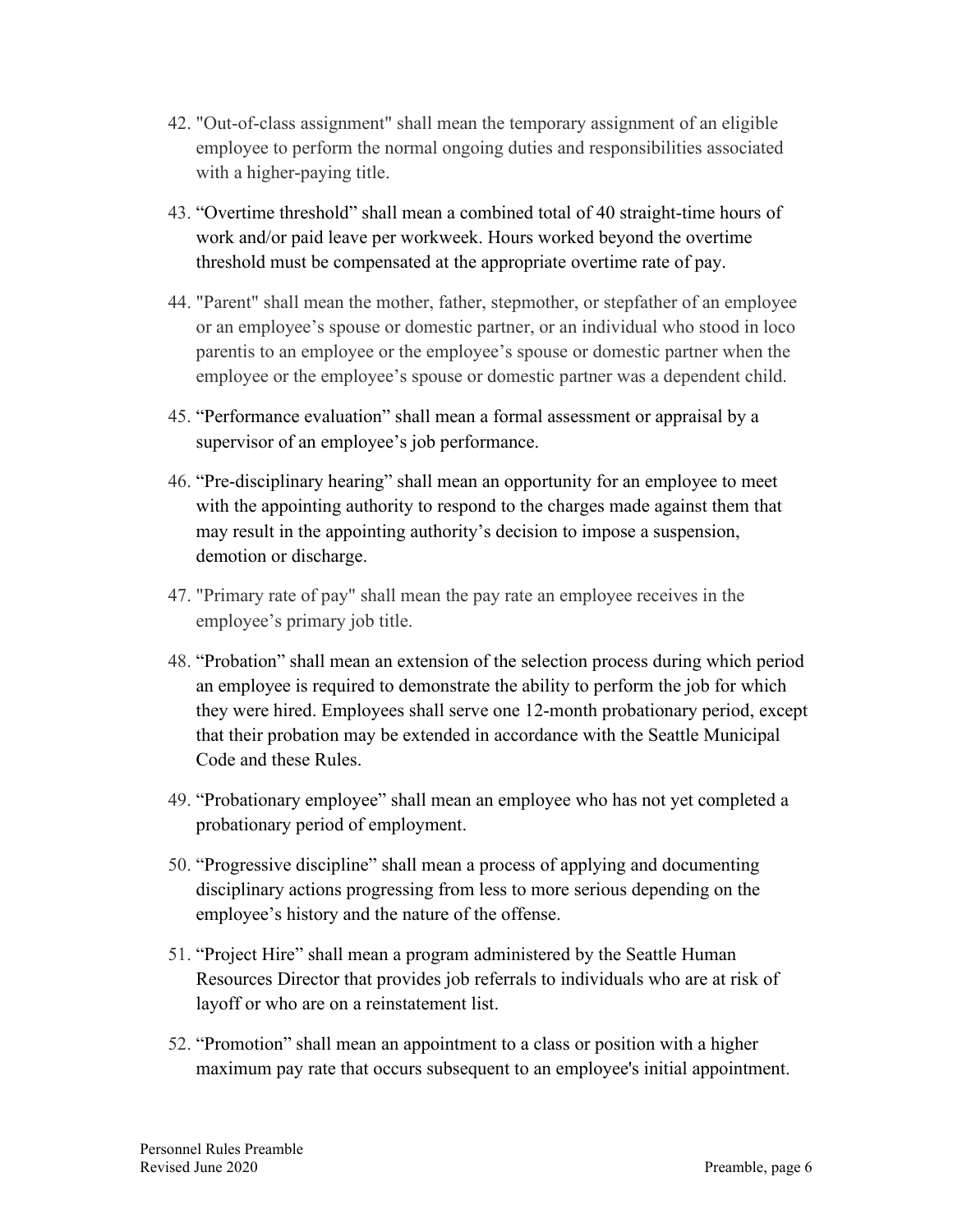- 53. "Quit" shall mean to voluntarily separate from City employment without proper written notification from the employee at least 2 weeks in advance of their last day of employment.
- 54. "Race" is inclusive of traits historically associated or perceived to be associated with race including, but not limited to hair texture and protective hairstyles. For purposes of this subsection, "protective hairstyles" includes, but is not limited to such hairstyles as afros, braids, locks and twists.
- 55. "Reduction" shall mean the non-disciplinary voluntary or involuntary movement of an employee to a position with a lower maximum pay rate at the request of the employee to be reduced, or by the appointing authority or their designated representative for reasons of organizational change, reduction in force, poor job match or poor work performance.
- 56. "Regular employee" shall mean an employee who has been appointed to a position in the classified service and who has completed a probationary period of employment.
- 57. "Regular status" shall mean the status an employee holds after completion of a probationary period.
- 58. "Regularly appointed employee" shall mean an individual with a probationary, trial service, regular or exempt appointment to a position of City employment.
- 59. "Reinstatement" shall mean the appointment from a reinstatement list of an employee within 12 months of layoff to a position in a class in which such employee previously held probationary, trial service or regular status.
- 60. "Reinstatement list" shall mean a list maintained by the Seattle Human Resources Director of regular, probationary, and trial service employees who are eligible for reappointment to a position in a class in which they were laid off.
- 61. "Resign" shall mean to voluntarily separate from City employment with proper written notification from the employee at least 2 weeks in advance of their last day of employment.
- 62. "Reversion recall list" shall mean a list maintained by the Seattle Human Resources Director of individuals who did not complete their trial service period and who could not revert to their former classifications due to lack of appropriate vacancies.
- 63. "Sabbatical leave" shall mean an unpaid leave of absence not to exceed 12 months duration for which an employee may apply after completion of 7 years of continuous full-time service or the equivalent thereof.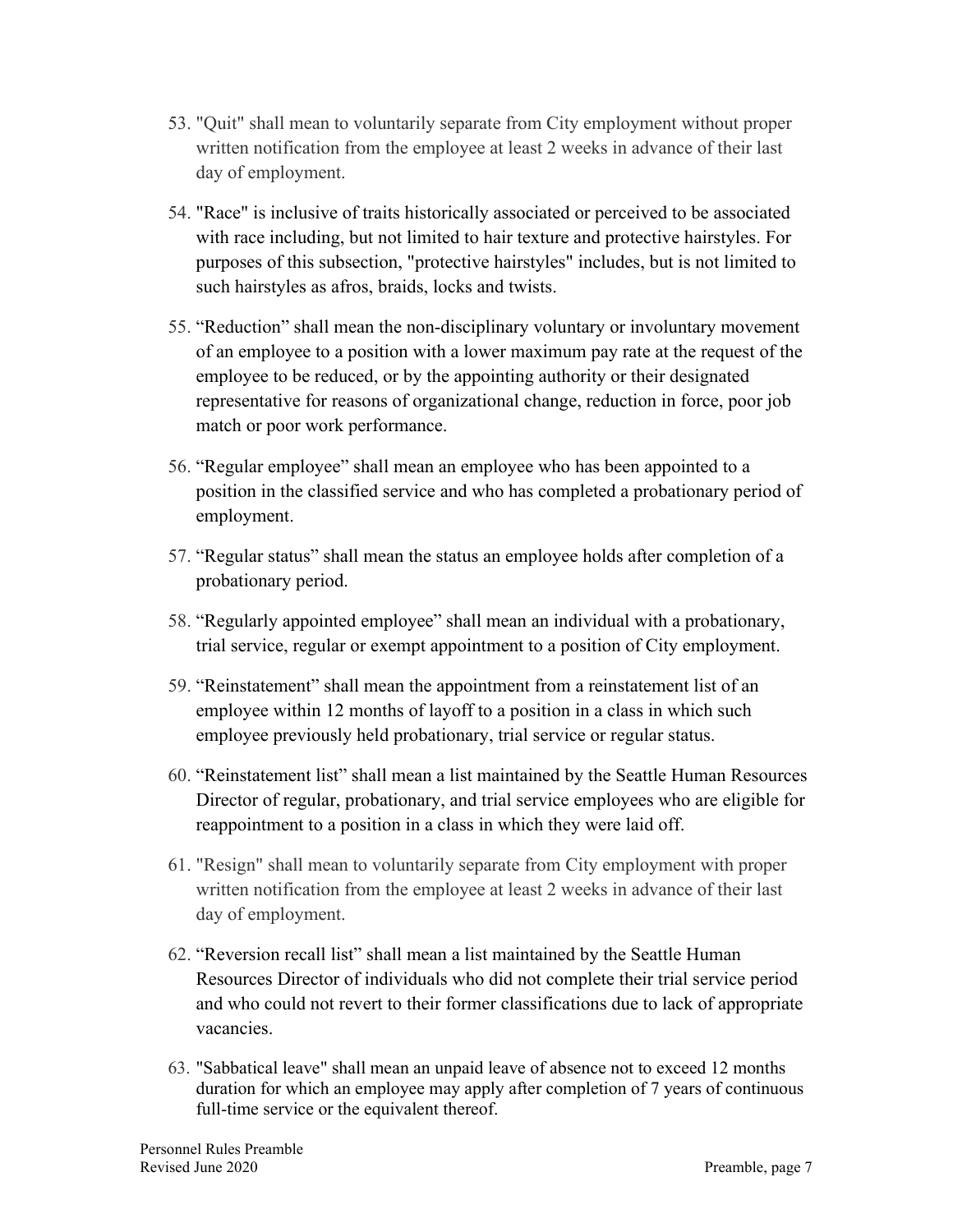- 64. "Salaried employee" shall mean an employee who is not covered by the Fair Labor Standards Act who regularly receives each pay period a predetermined amount of compensation. In general, this base salary will not be reduced because of variations in the quality or quantity of work performed. However, unpaid suspensions can be issued pursuant to Personnel Rule 1.3.2(B)
- 65. "Scholarship" shall mean funds used to assist employees with education expenses paid to colleges, universities, and vocational institutions by issuing advance and/or reimbursement payments to the employee or directly to the educational institution.
- 66. "Seattle Human Resources Director" shall mean the head of the Seattle Department of Human Resources, or their designee.
- 67. "Service retirement" shall mean separation of a member of the City Employees Retirement System from City employment with the proper combination of age and service credit to qualify for a monthly pension.
- 68. "Sexual harassment" includes but is not limited to unwelcome advances, requests for sexual favors, and other verbal or physical conduct of a sexual nature when submission to such conduct is made either explicitly or implicitly a term or condition of an individual's employment; submission to or rejection of such conduct by an individual is used as the basis for employment decisions affecting the individual; or such conduct has the purpose or effect of unreasonably interfering with an individual's work performance or creating an intimidating, hostile or offensive work environment.
- 69. "Sibling" shall mean the biological, step-, adopted or foster brother or sister of the employee or the employee's spouse or domestic partner.
- 70. "Sick leave" shall mean paid time off from work for a reason that qualifies under Rule 7.7.
- 71. "Single qualifying incident" shall mean an illness, injury, impairment, or physical or mental condition that qualifies an employee's absence from work for sick leave transfer, as well as any subsequent absences for follow-up treatments, therapies, etc., that are a direct consequence of the original condition. For example, absence(s) for surgery for cancer, a recovery period, chemotherapy, and other treatments that are a direct result of the original condition comprise a single qualifying incident. A recurrence of the cancer would constitute a separate incident.
- 72. "Standby duty" shall mean the formal assignment by the appointing authority or a designated management representative to an employee of the responsibility to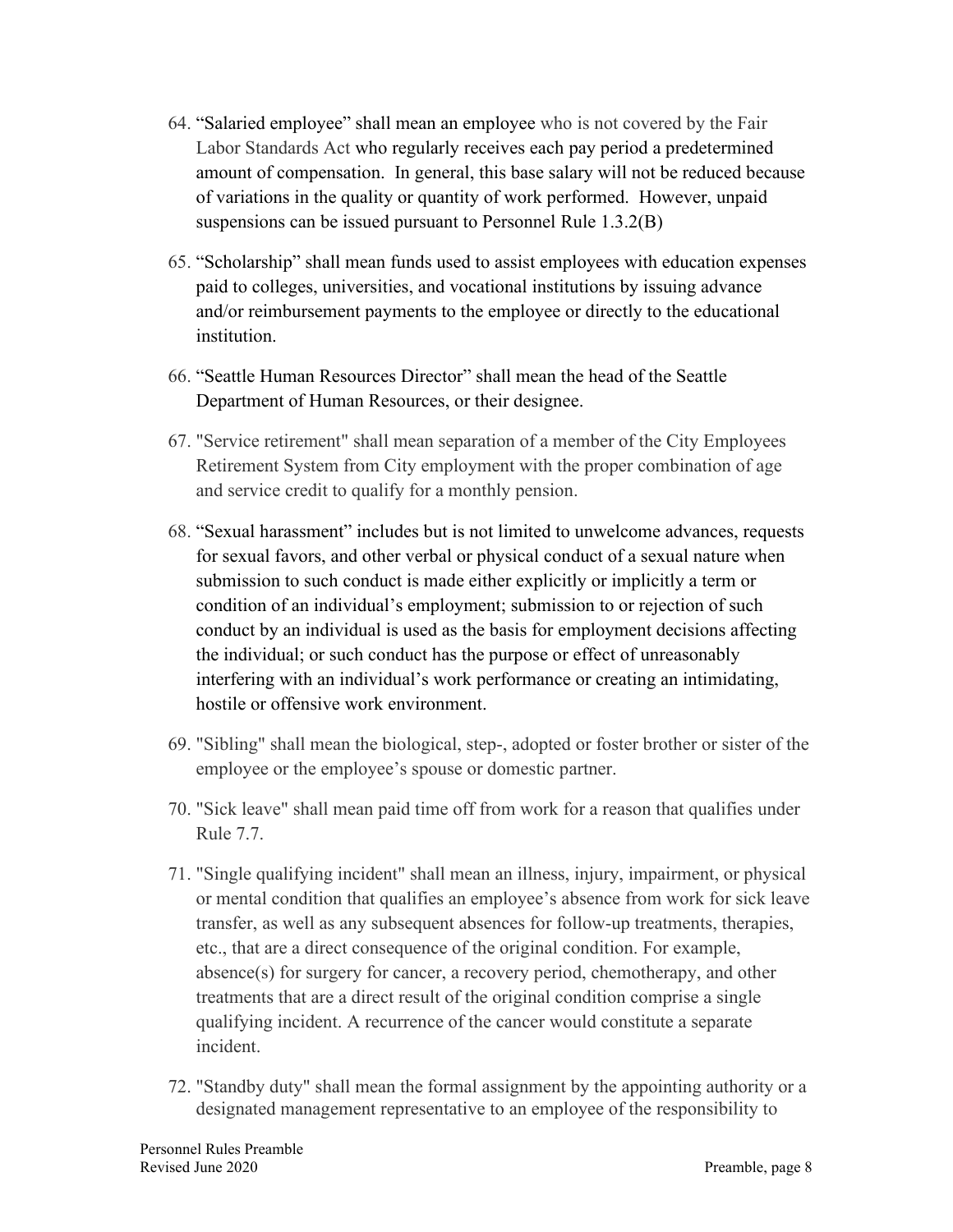respond to emergencies during the employee's non-working hours. The act of carrying a pager or other such communication device does not, in itself, constitute standby duty.

- 73. "Standby pay" shall mean the compensation paid to an hourly employee who is assigned to standby duty.
- 74. "Standing" shall mean the classification in which an employee accrues service credit for layoff purposes.
- 75. "Step Progression Pay Program" shall mean a compensation system that provides for wage progression based on length of service.
- 76. "Supervisor file" shall mean files maintained by the employee's supervisor which may include, but are not limited to, documents or electronic files reflecting workplace or performance expectations, the employee's performance or conduct, communications between employee and supervisor, and counseling efforts and discipline. A supervisor file shall not contain confidential employee medical information.
- 77. "Suspension" shall mean the temporary discontinuation without pay of an employee from employment for a specified period of time, for justifiable cause.
- 78. "Transfer" shall mean the movement of an employee from one position to another position in the same class, or with the same maximum pay rate.
- 79. "Transplant donor" shall mean an employee who voluntarily donates their bone marrow, tissue or organ to a human recipient. The donation must be determined to be medically matched and uniquely suited or critical to the successful outcome of a medical procedure intended to save the recipient's life. A transplant donor receives no compensation and has no ability to direct compensation to any other person or entity in exchange for the employee's participation as a donor.
- 80. "Trial service" shall mean a 12-month trial period of employment for a regular employee who has completed a probation period and who is subsequently appointed via promotion or transfer to a position in another classification, except that the trial period may be extended in accordance with the Seattle Municipal Code and these Rules.
- 81. "Trial service employee" shall mean an employee who has not yet completed a period of trial service.
- 82. "Verbal warning" shall mean a verbal notification from the appointing authority or designated management representative to an employee that specified activities or conduct are inappropriate for the work place, that performance standards have